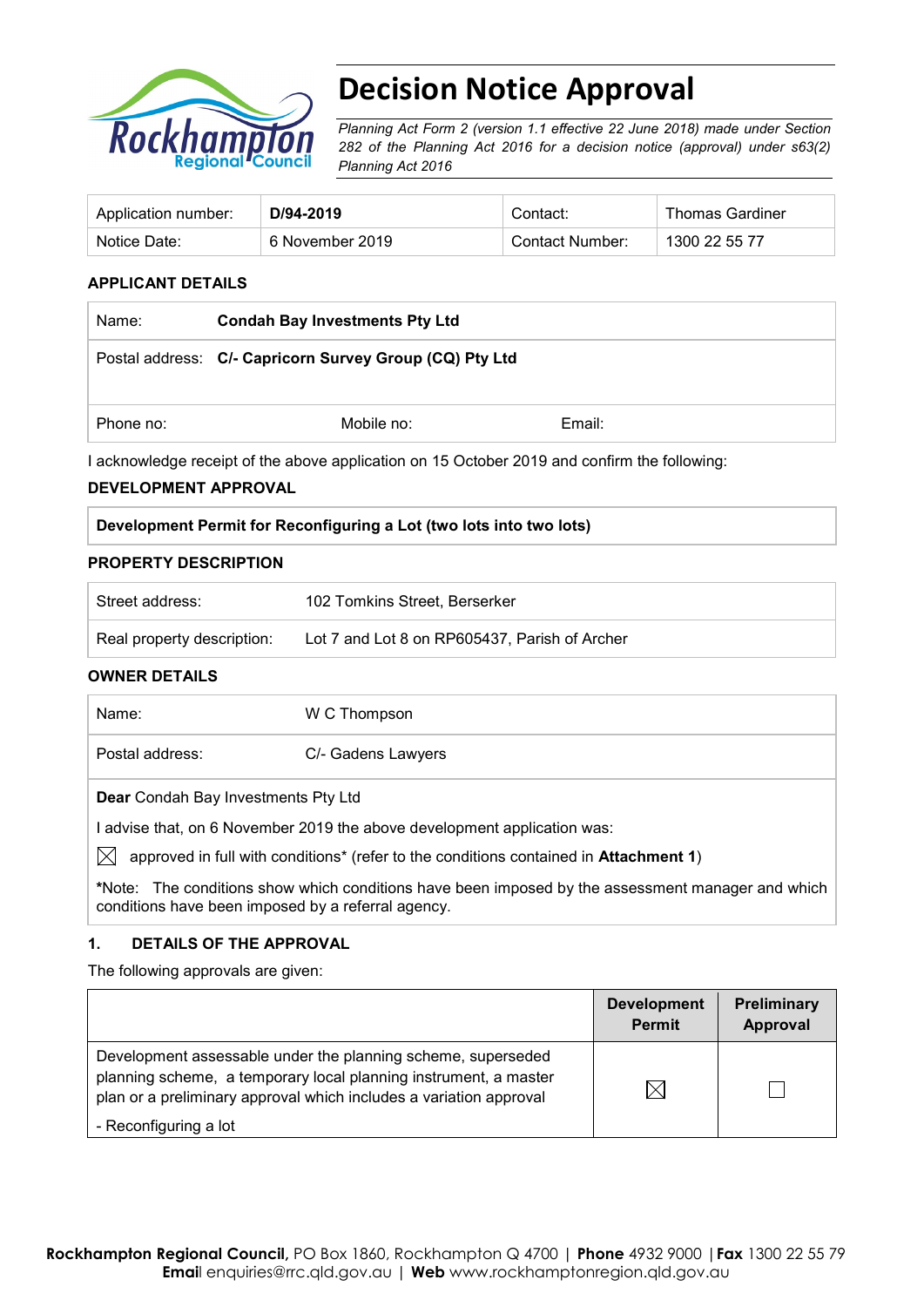#### **2. CONDITIONS**

This approval is subject to the conditions in Attachment 1.

#### **3. FURTHER DEVELOPMENT PERMITS REQUIRED NIL**

#### **4. REFERRAL AGENCIES NIL**

#### **5. THE APPROVED PLANS**

**The approved development must be completed and maintained generally in accordance with the approved drawings and documents:**

| <b>Drawing/report title</b> | Prepared by            | <b>Date</b> | Reference number | <b>Rev</b> |
|-----------------------------|------------------------|-------------|------------------|------------|
| Reconfiguration Plan        | Capricorn Survey Group | 11/10/2019  | 7510-01-ROL      |            |

#### **6. CURRENCY PERIOD FOR THE APPROVAL (s.85 of the** *Planning Act***)**

The standard currency periods stated in section 85 of *Planning Act 2016* apply to each aspect of development in this approval, if not stated in the conditions of approval attached.

#### **7. STATEMENT OF REASONS**

| <b>Description of the</b><br>development   | The proposed development is for a Reconfiguring a Lot (two lots into two lots)                                                                                                                                                                                                                                                                                  |  |
|--------------------------------------------|-----------------------------------------------------------------------------------------------------------------------------------------------------------------------------------------------------------------------------------------------------------------------------------------------------------------------------------------------------------------|--|
| <b>Reasons for Decision</b>                | The boundary realignment does not result in the fragmentation of land<br>a)<br>and will result in lots with the appropriate size and dimensions to<br>accommodate uses consistent with the Low Density Residential Zone.                                                                                                                                        |  |
|                                            | The proposed use does not compromise the strategic framework in the<br>b)<br>Rockhampton Region Planning Scheme 2015;                                                                                                                                                                                                                                           |  |
|                                            | Assessment of the development against the relevant zone purpose,<br>c)<br>planning scheme codes and planning scheme policies demonstrates<br>that the proposed development will not cause significant adverse<br>impacts on the surrounding natural environment, built environment and<br>infrastructure, community facilities, or local character and amenity; |  |
|                                            | The proposed development does not compromise the relevant State<br>d)<br>Planning Policy; and                                                                                                                                                                                                                                                                   |  |
|                                            | On balance, the application should be approved because the<br>e)<br>circumstances favour Council exercising its discretion to approve the<br>application even though the development does not comply with an<br>aspect of the assessment benchmarks.                                                                                                            |  |
| Assessment<br><b>Benchmarks</b>            | The proposed development was assessed against the following assessment<br>benchmarks:                                                                                                                                                                                                                                                                           |  |
|                                            | Low Density Residential Zone Code;<br>Access, Parking and Transport Code;<br>Filling and Excavation Code;<br>$\bullet$<br>Landscape Code;<br>Reconfiguring a Lot Code;<br>$\bullet$<br>Stormwater Management Code; and                                                                                                                                          |  |
|                                            | Water and Sewer Code.                                                                                                                                                                                                                                                                                                                                           |  |
| <b>Matters prescribed by</b><br>regulation | The State Planning Policy - Part E;<br>(i)                                                                                                                                                                                                                                                                                                                      |  |
|                                            | The Central Queensland Regional Plan;<br>(ii)<br>(iii) The Rockhampton Region Planning Scheme 2015.                                                                                                                                                                                                                                                             |  |
|                                            | (iv) The common material, being the material submitted with the<br>application.                                                                                                                                                                                                                                                                                 |  |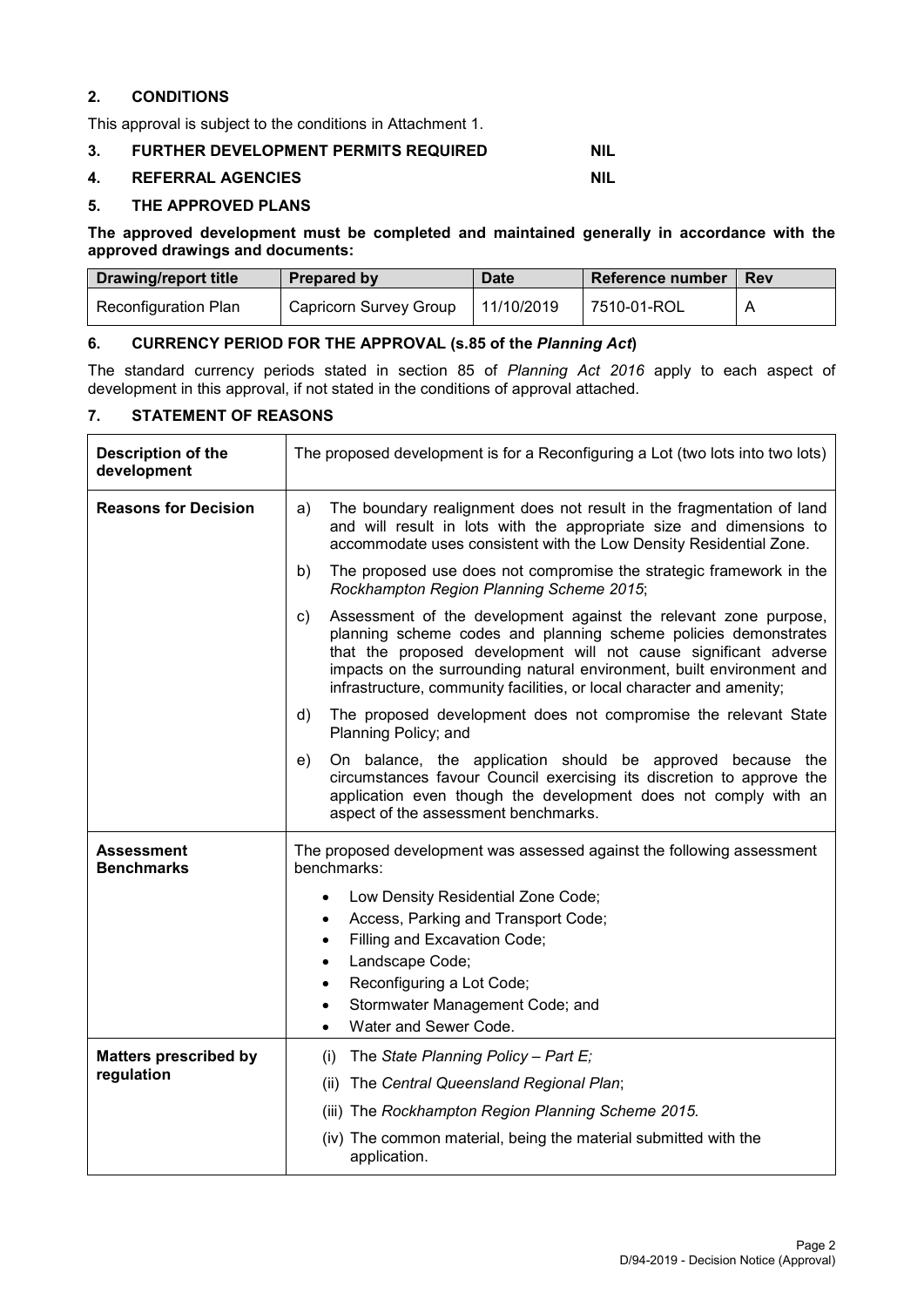### **8. APPEAL RIGHTS**

The rights of an applicant to appeal to a tribunal or the Planning and Environment Court against a decision about a development application are set out in chapter 6, part 1 of the *Planning Act 2016*. There may also be a right to make an application for a declaration by a tribunal (see chapter 6, part 2 of the *Planning Act 2016).*

#### *Appeal by an applicant*

An applicant for a development application may appeal to the Planning and Environment Court against the following:

- the refusal of all or part of the development application
- a provision of the development approval
- the decision to give a preliminary approval when a development permit was applied for
- a deemed refusal of the development application.

An applicant may also have a right to appeal to the Development tribunal. For more information, see schedule 1 of the *Planning Act 2016*.

The timeframes for starting an appeal in the Planning and Environment Court are set out in section 229 of the *Planning Act 2016*.

**Attachment 2** is an extract from the *Planning Act 2016* that sets out the applicant's appeal rights and the appeal rights of a submitter.

#### **9. WHEN THE DEVELOPMENT APPROVAL TAKES EFFECT**

This development approval takes effect:

From the time the decision notice is given – if there is no submitter and the applicant does not appeal the decision to the court.

Or

When the submitter's appeal period ends  $-$  if there is a submitter and the applicant does not appeal the decision to the court.

Or

Subject to the decision of the court, when the appeal is finally decided  $-$  if an appeal is made to the court.

#### **10. ASSESSMENT MANAGER**

| Name: | Tarnya Fitzgibbon<br><b>COORDINATOR</b><br>DEVELOPMENT ASSESSMENT | Signature: | Date: 6 November 2019 |
|-------|-------------------------------------------------------------------|------------|-----------------------|
|       |                                                                   |            |                       |

#### **Attachment 1 – Conditions of the approval**

*Part 1* **–** *Conditions imposed by the assessment manager [Note: where a condition is imposed about infrastructure under Chapter 4 of the Planning Act 2016, the relevant provision of the Act under which this condition was imposed must be specified.]*

#### **Attachment 2—Extract on appeal rights**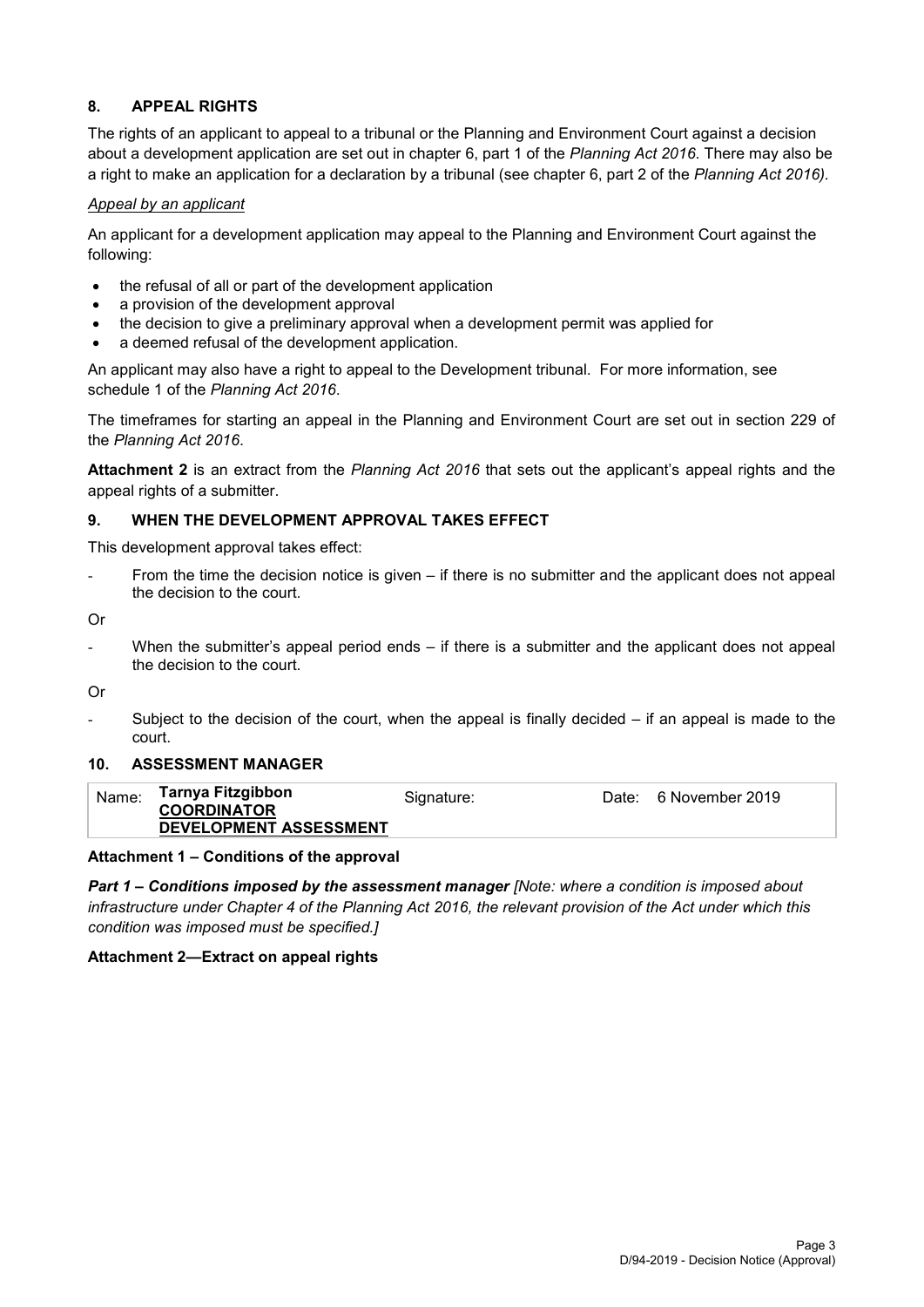

## **Attachment 1 – Part 1 Rockhampton Regional Council Conditions**

*Planning Act 2016*

## 1.0 ADMINISTRATION

- 1.1 The Developer and his employee, agent, contractor or invitee is responsible for ensuring compliance with the conditions of this development approval.
- 1.2 Where these Conditions refer to "Council" in relation to requiring Council to approve or to be satisfied as to any matter, or conferring on the Council a function, power or discretion, that role may be fulfilled in whole or in part by a delegate appointed for that purpose by the Council.
- 1.3 All conditions, works, or requirements of this development approval must be undertaken, completed, and be accompanied by a Compliance Certificate for any operational works required by this development approval:
	- 1.3.1 to Council's satisfaction;
	- 1.3.2 at no cost to Council; and
	- 1.3.3 prior to the issue of the Survey Plan Approval Certificate,

unless otherwise stated.

1.4 All works must be designed, constructed and maintained in accordance with the relevant Council policies, guidelines and standards, unless otherwise stated.

### 2.0 APPROVED PLANS AND DOCUMENTS

2.1 The approved development must be completed and maintained generally in accordance with the approved plans and documents, except where amended by any condition of this development approval:

| Drawing/report<br>title | Prepared by               | <b>Date</b> | Reference number | <b>Rev</b> |
|-------------------------|---------------------------|-------------|------------------|------------|
| Reconfiguration<br>Plan | Capricorn Survey<br>Group | 11/10/2019  | 7510-01-ROL      | A          |

2.2 Where there is any conflict between the conditions of this development approval and the details shown on the approved plans and documents, the conditions of this development approval must prevail.

#### 3.0 ASSET MANAGEMENT

- 3.1 Any alteration necessary to electricity, telephone, water mains, sewerage mains, and/or public utility installations resulting from the development or in connection with the development, must be undertaken and completed at no cost to Council.
- 3.2 Any damage to existing stormwater, water supply and sewerage infrastructure, kerb and channel, pathway or roadway (including removal of concrete slurry from public land and Council infrastructure), that occurs while any works are being carried out in association with this development approval must be repaired at full cost to the developer. This includes the reinstatement of any existing traffic signs or pavement markings that may have been removed or damaged.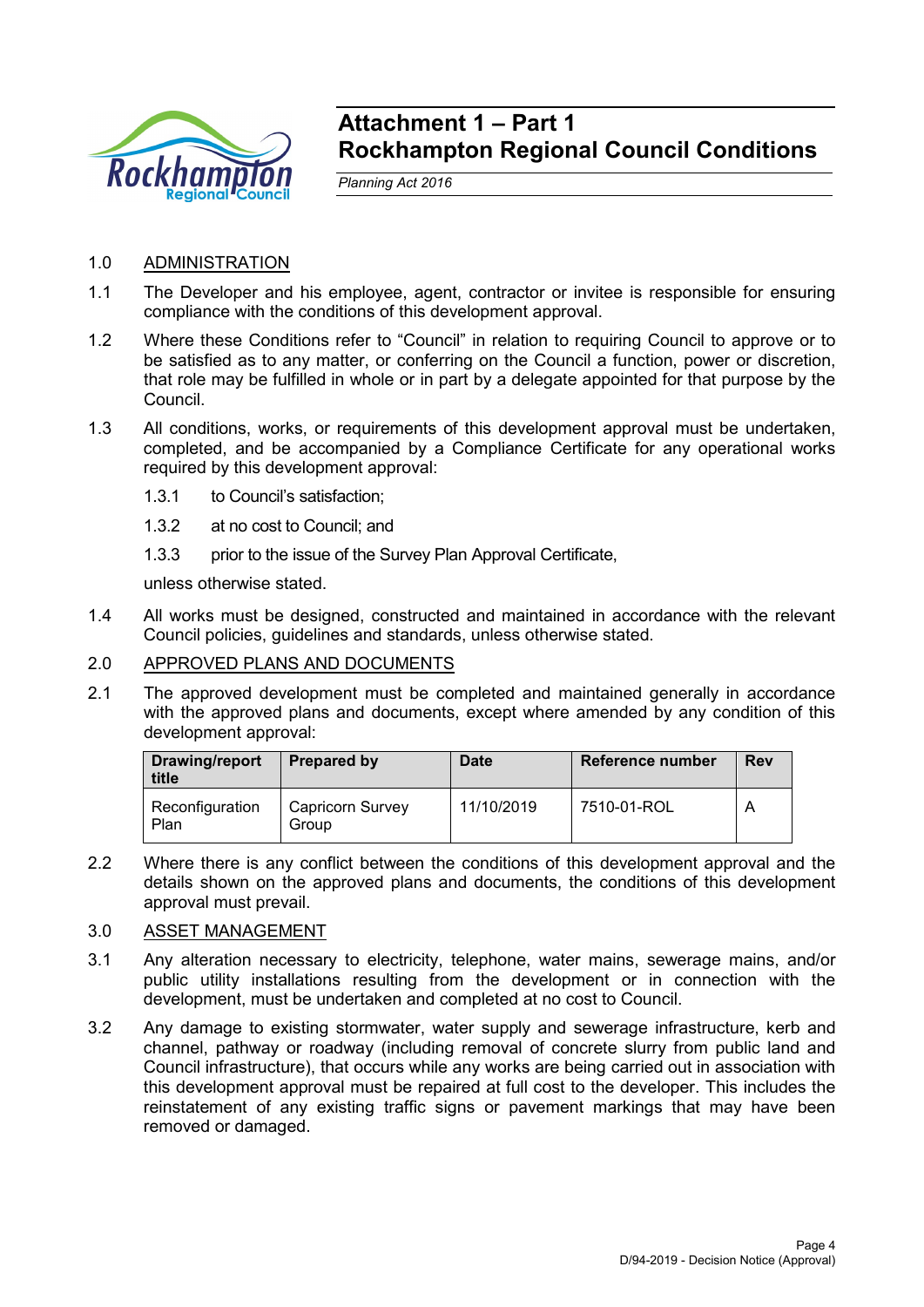### 4.0 OPERATING PROCEDURES

4.1 All construction materials, waste, waste skips, machinery and contractors' vehicles must be located and stored or parked within the development site. Storage of materials, or parking of construction machinery or contractors' vehicles must not occur within Tomkins Street.

## ADVISORY NOTES

## NOTE 1. Aboriginal Cultural Heritage

It is advised that under section 23 of the *Aboriginal Cultural Heritage Act 2003*, a person who carries out an activity must take all reasonable and practicable measures to ensure the activity does not harm Aboriginal cultural heritage (the "cultural heritage duty of care"). Maximum penalties for breaching the duty of care are listed in the Aboriginal cultural heritage legislation. The information on Aboriginal cultural heritage is available on the Department of Aboriginal and Torres Strait Islander Partnerships website [www.datsip.qld.gov.au.](http://www.datsip.qld.gov.au/)

### NOTE 2. Infrastructure Charges Notice

Council has resolved not to issue an Infrastructure Charges Notice for this development because the new infrastructure charges arising from the development are less than the credits applicable for the new development.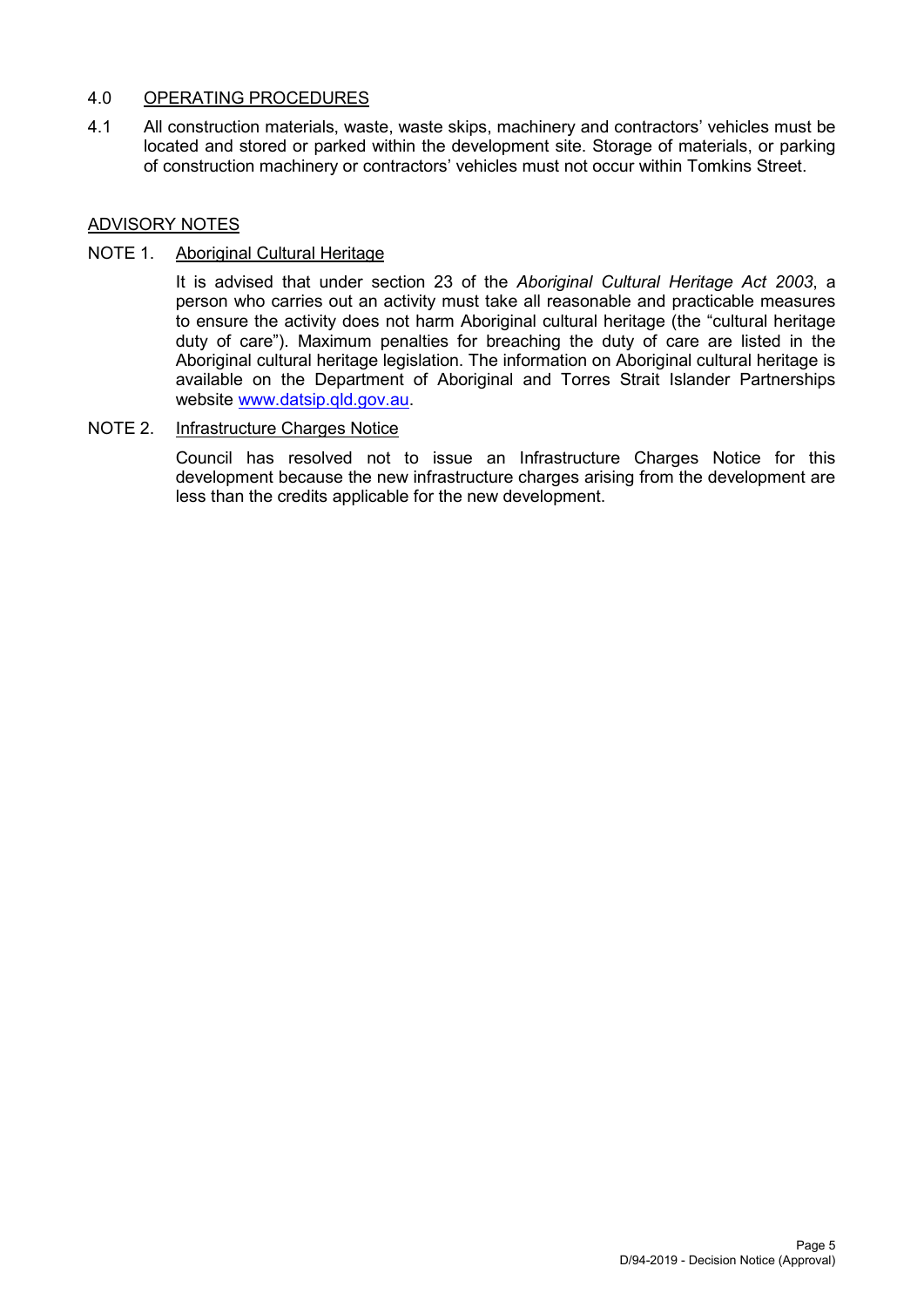

## **Attachment 2 - Appeal Rights**

*PLANNING ACT 2016*

The following is an extract from the *Planning Act 2016 (Chapter 6)*

#### *Appeal rights*

#### *229 Appeals to tribunal or P&E Court*

- (1) Schedule 1 states—
	- (a) matters that may be appealed to— (i)either a tribunal or the P&E Court; or (ii)only a tribunal; or (iii)only the P&E Court; and
	- (b) the person—

(i)who may appeal a matter (the **appellant**); and (ii)who is a respondent in an appeal of the matter; and (iii)who is a co-respondent in an appeal of the matter; and

- (iv)who may elect to be a co-respondent in an appeal of the matter.
- (2) An appellant may start an appeal within the appeal period.
- (3) The **appeal period** is—
	- (a) for an appeal by a building advisory agency—10 business days after a decision notice for the decision is given to the agency or
	- (b) for an appeal against a deemed refusal—at any time after the deemed refusal happens; or
	- (c) for an appeal against a decision of the Minister, under chapter 7, part 4, to register premises or to renew the registration of premises—20 business days after a notice is published under section 269(3)(a) or (4); or
	- (d) for an appeal against an infrastructure charges notice— 20 business days after the infrastructure charges notice is given to the person; or
	- (e) for an appeal about a deemed approval of a development application for which a decision notice has not been given—30 business days after the applicant gives the deemed approval notice to the assessment manager; or
	- (f) for any other appeal—20 business days after a notice of the decision for the matter, including an enforcement notice, is given to the person.

#### Note—

See the P&E Court Act for the court's power to extend the appeal period.

- (4) Each respondent and co-respondent for an appeal may be heard in the appeal.
- (5) If an appeal is only about a referral agency's response, the assessment manager may apply to the tribunal or P&E Court to withdraw from the appeal.
- (6) To remove any doubt, it is declared that an appeal against an infrastructure charges notice must not be about—
	- (a) the adopted charge itself; or
	- (b) for a decision about an offset or refund—
		- (i) the establishment cost of trunk infrastructure identified in a LGIP; or

(ii) the cost of infrastructure decided using the method

included in the local government's charges resolution.

#### **230 Notice of appeal**

- (1) An appellant starts an appeal by lodging, with the registrar of the tribunal or P&E Court, a notice of appeal that—
	- (a) is in the approved form; and
	- (b) succinctly states the grounds of the appeal.
- (2) The notice of appeal must be accompanied by the required fee.
- (3) The appellant or, for an appeal to a tribunal, the registrar must, within the service period, give a copy of the notice of appeal to—
- (a) the respondent for the appeal; and
- (b) each co-respondent for the appeal; and
- (c) for an appeal about a development application under schedule 1, table 1, item 1—each principal submitter for the development application; and
- (d) for an appeal about a change application under schedule 1, table 1, item 2—each principal submitter for the change application; and
- (e) each person who may elect to become a co-respondent for the appeal, other than an eligible submitter who is not a principal submitter in an appeal under paragraph (c) or (d); and
- (f) for an appeal to the P&E Court—the chief executive; and
- (g) for an appeal to a tribunal under another Act—any other person who the registrar considers appropriate.
- (4) The **service period** is—
	- (a) if a submitter or advice agency started the appeal in the P&E Court—2 business days after the appeal is started; or
	- (b) otherwise—10 business days after the appeal is started.
- (5) A notice of appeal given to a person who may elect to be a co-respondent must state the effect of subsection
- (6) A person elects to be a co-respondent by filing a notice of election, in the approved form, within 10 business days after the notice of appeal is given to the person*.*
- **231 Other appeals**
- (1) Subject to this chapter, schedule 1 and the P&E Court Act, unless the Supreme Court decides a decision or other matter under this Act is affected by jurisdictional error, the decision or matter is non-appealable.
- (2) The Judicial Review Act 1991, part 5 applies to the decision or matter to the extent it is affected by jurisdictional error.
- (3) A person who, but for subsection (1) could have made an application under the Judicial Review Act 1991 in relation to the decision or matter, may apply under part 4 of that Act for a statement of reasons in relation to the decision or matter.
- (4) In this section— **decision** includes—
	- (a) conduct engaged in for the purpose of making a decision; and
	- (b) other conduct that relates to the making of a decision; and
	- (c) the making of a decision or the failure to make a decision; and
	- (d) a purported decision; and
	- (e) a deemed refusal.

**non-appealable**, for a decision or matter, means the decision or matter—

- (a) is final and conclusive; and
- (b) may not be challenged, appealed against, reviewed, quashed, set aside or called into question in any other way under the Judicial Review Act 1991 or otherwise, whether by the Supreme Court, another court, a tribunal or another entity; and
- (c) is not subject to any declaratory, injunctive or other order of the Supreme Court, another court, a tribunal or another entity on any ground.

#### **232 Rules of the P&E Court**

- (1) A person who is appealing to the P&E Court must comply with the rules of the court that apply to the appeal.
- (2) However, the P&E Court may hear and decide an appeal even if the person has not complied with rules of the P&E Court.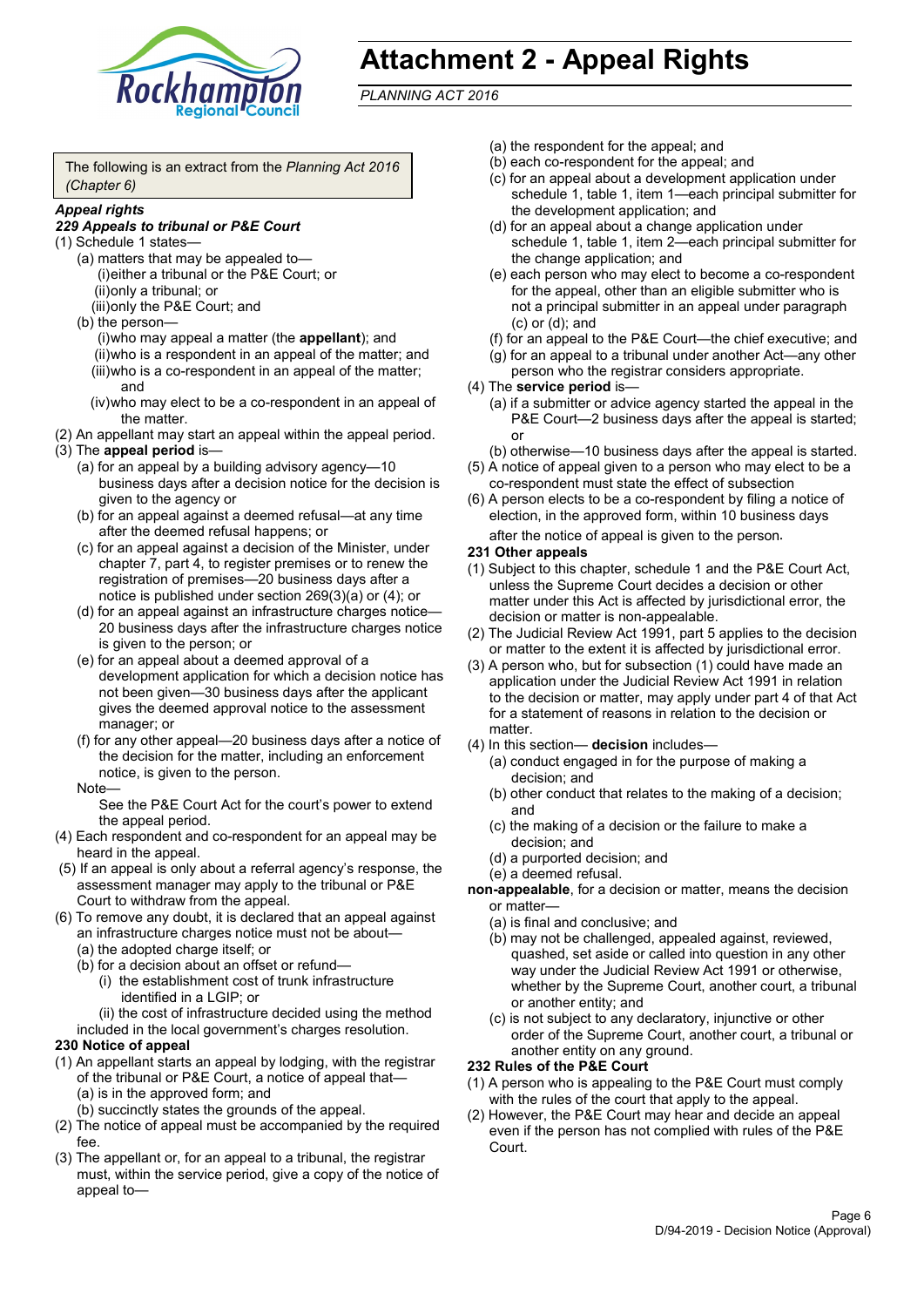

## **Appeal Rights**

*PLANNING ACT 2016*

## **Schedule 1**

#### **Appeals section 229 1 Appeal rights and parties to appeals**

- (1) Table 1 states the matters that may be appealed to—(a) the P&E court; or (b) a tribunal.
- (2) However, table 1 applies to a tribunal only if the matter involves—
	- (a) the refusal, or deemed refusal of a development application, for—
	- (i) a material change of use for a classified building; or
	- (ii) operational work associated with building work, a retaining wall, or a tennis court; or
	- (b) a provision of a development approval for—
	- (i) a material change of use for a classified building; or
- (ii) operational work associated with building work, a retaining wall, or a tennis court; or
	- (c) if a development permit was applied for—the decision to give a preliminary approval for—
		- (i) a material change of use for a classified building; or
		- (ii) operational work associated with building work, a retaining wall, or a tennis court; or
	- (d) a development condition if—
		- (i) the development approval is only for a material change of use that involves the use of a building classified under the Building Code as a class 2 building; and
		- (ii) the building is, or is proposed to be, not more than 3 storeys; and
		- (iii) the proposed development is for not more than 60 sole-occupancy units; or
	- (e) a decision for, or a deemed refusal of, an extension application for a development approval that is only for a material change of use of a classified building; or
	- (f) a decision for, or a deemed refusal of, a change application for a development approval that is only for a material change of use of a classified building; or
	- (g) a matter under this Act, to the extent the matter relates to—
		- (i) the Building Act, other than a matter under that Act that may or must be decided by the Queensland Building and Construction Commission; or
		- (ii) the Plumbing and Drainage Act, part 4 or 5; or
	- (h) a decision to give an enforcement notice in relation to a matter under paragraphs (a) to (g); or
	- (i) a decision to give an infrastructure charges notice; or
	- (j) the refusal, or deemed refusal, of a conversion application; or
	- (k) a matter that, under another Act, may be appealed to the tribunal; or
	- (l) a matter prescribed by regulation.
- (3) Also, table 1 does not apply to a tribunal if the matter

involves—

- (a) for a matter in subsection  $(2)(a)$  to  $(d)$ 
	- (i) a development approval for which the development application required impact assessment; and
	- (ii) a development approval in relation to which the assessment manager received a properly made submission for the development application; or
- (b) a provision of a development approval about the identification or inclusion, under a variation approval, of a matter for the development.
- (4) Table 2 states the matters that may be appealed only to the P&E Court.
- (5) Table 3 states the matters that may be appealed only to the tribunal.
- (6) In each table—
	- (a) column 1 states the appellant in the appeal; and
	- (b) column 2 states the respondent in the appeal; and
	- (c) column 3 states the co-respondent (if any) in the appeal; and
	- (d) column 4 states the co-respondents by election (if any) in the appeal.
- (7) If the chief executive receives a notice of appeal under section 230(3)(f), the chief executive may elect to be a corespondent in the appeal.

| Table 1                                                                                                                                                                                                                                                                                                                                        |                              |                                                                  |                                                       |  |  |  |
|------------------------------------------------------------------------------------------------------------------------------------------------------------------------------------------------------------------------------------------------------------------------------------------------------------------------------------------------|------------------------------|------------------------------------------------------------------|-------------------------------------------------------|--|--|--|
|                                                                                                                                                                                                                                                                                                                                                |                              | Appeals to the P&E Court and, for certain matters, to a tribunal |                                                       |  |  |  |
| 1. Development applications<br>An appeal may be made against-<br>(a) the refusal of all or part of the development application; or<br>(b) the deemed refusal of the development application; or<br>(c) a provision of the development approval; or<br>(d) if a development permit was applied for—the decision to give a preliminary approval. |                              |                                                                  |                                                       |  |  |  |
| Column 1                                                                                                                                                                                                                                                                                                                                       | Column 2                     | Column 3                                                         | Column 4                                              |  |  |  |
| Appellant                                                                                                                                                                                                                                                                                                                                      | Respondent                   | Co-respondent                                                    | Co-respondent by election                             |  |  |  |
|                                                                                                                                                                                                                                                                                                                                                | $(if$ any)<br>$($ if any $)$ |                                                                  |                                                       |  |  |  |
| The applicant                                                                                                                                                                                                                                                                                                                                  | The assessment<br>manager    | If the appeal is about<br>a concurrence                          | 1 A concurrence agency that is<br>not a co-respondent |  |  |  |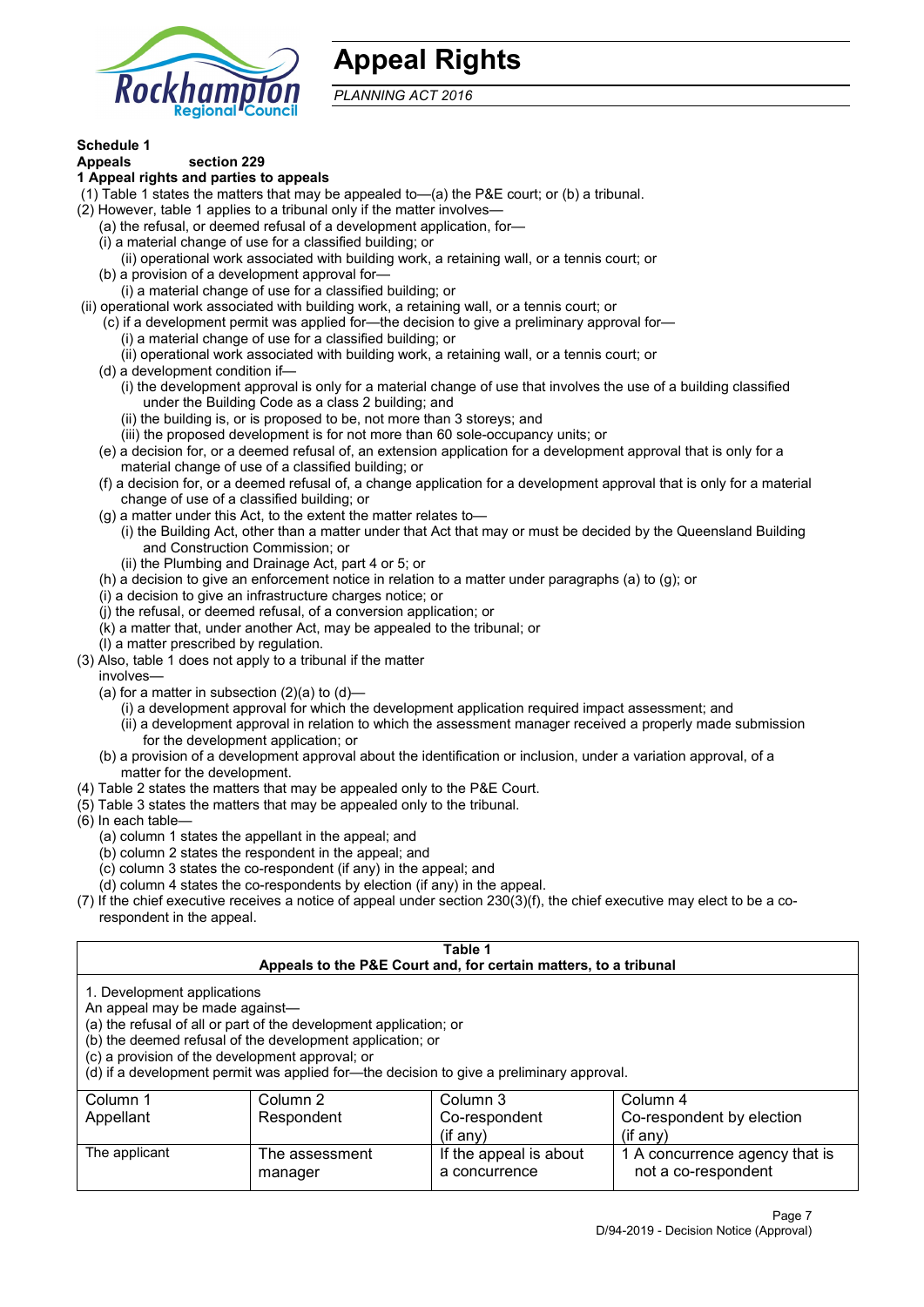| Table 1<br>Appeals to the P&E Court and, for certain matters, to a tribunal                                                                                                                           |                                                                                                                               |                                                                 |                                                                                                                                                                                                                                                                                                                                                 |  |
|-------------------------------------------------------------------------------------------------------------------------------------------------------------------------------------------------------|-------------------------------------------------------------------------------------------------------------------------------|-----------------------------------------------------------------|-------------------------------------------------------------------------------------------------------------------------------------------------------------------------------------------------------------------------------------------------------------------------------------------------------------------------------------------------|--|
|                                                                                                                                                                                                       |                                                                                                                               | agency's referral<br>response-the<br>concurrence agency         | 2 If a chosen Assessment<br>manager is the respondent-<br>the prescribed assessment<br>manager<br>3 Any eligible advice agency for<br>the application<br>4 Any eligible submitter for the<br>application                                                                                                                                        |  |
| 2. Change applications<br>An appeal may be made against-<br>(b) a deemed refusal of a change application.                                                                                             |                                                                                                                               |                                                                 | (a) a responsible entity's decision for a change application, other than a decision made by the P&E court; or                                                                                                                                                                                                                                   |  |
| Column 1<br>Appellant                                                                                                                                                                                 | Column <sub>2</sub><br>Respondent                                                                                             | Column 3<br>Co-respondent<br>(if any)                           | Column 4<br>Co-respondent by election<br>(if any)                                                                                                                                                                                                                                                                                               |  |
| 1 The applicant<br>2 If the responsible<br>entity is the<br>assessment<br>manager-an<br>affected entity that<br>gave a pre-request<br>notice or response<br>notice                                    | The responsible<br>entity                                                                                                     | If an affected entity<br>starts the appeal-the<br>applicant     | 1 A concurrence agency for the<br>development application<br>2 If a chosen assessment<br>manager is the respondent-<br>the prescribed assessment<br>manager<br>3 A private certifier for the<br>development application<br>4 Any eligible advice agency for<br>the change application<br>5 Any eligible submitter for the<br>change application |  |
| 3. Extension applications<br>An appeal may be made against-                                                                                                                                           | (a) the assessment manager's decision about an extension application; or<br>(b) a deemed refusal of an extension application. |                                                                 |                                                                                                                                                                                                                                                                                                                                                 |  |
| Column 1<br>Appellant                                                                                                                                                                                 | Column <sub>2</sub><br>Respondent                                                                                             | Column 3<br>Co-respondent<br>(if any)                           | Column 4<br>Co-respondent by election<br>(if any)                                                                                                                                                                                                                                                                                               |  |
| 1 The applicant<br>1<br>2<br>For a matter other<br>than a deemed<br>refusal of an<br>extension<br>application - a<br>concurrence<br>agency, other than<br>the chief executive,<br>for the application | The assessment<br>manager                                                                                                     | If a concurrence<br>agency starts the<br>appeal - the applicant | If a chosen assessment<br>manager is the respondent - the<br>prescribed assessment manager                                                                                                                                                                                                                                                      |  |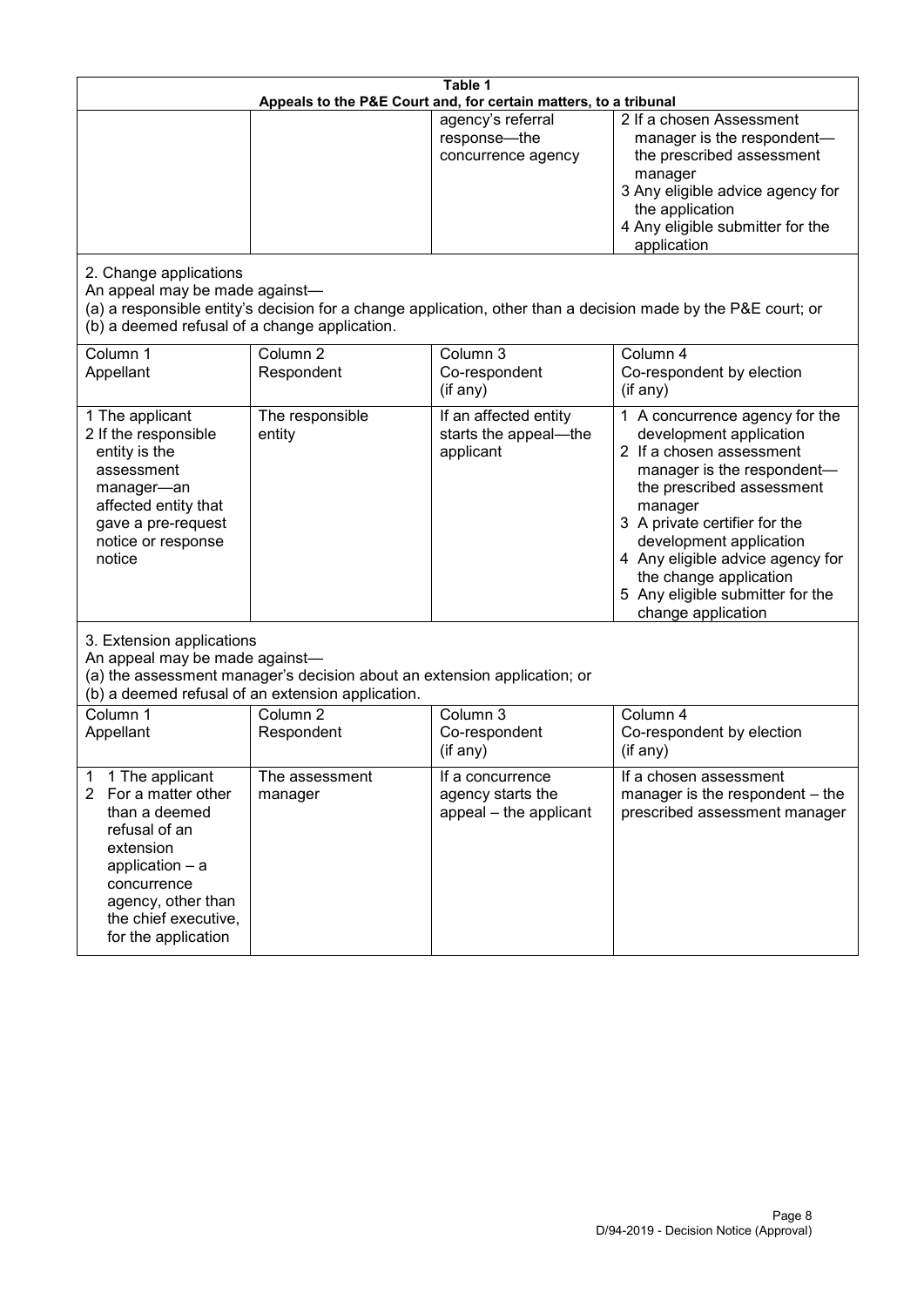#### **Table 1 Appeals to the P&E Court and, for certain matters, to a tribunal**

4. Infrastructure charges notices

- An appeal may be made against an infrastructure charges notice on 1 or more of the following grounds
- a) The notice involved an error relating to
	- (i) The application of the relevant adopted charge; or
- Examples of errors in applying an adopted charge
	- The incorrect application of gross floor area for a non-residential development
	- Applying an incorrect 'use category', under a regulation, to the development
	- (i) The working out of extra demands, for section 120; or
	- (ii) An offset or refund; or
- b) The was no decision about an offset or refund; or
- c) If the infrastructure charges notice states a refund will be given the timing for giving the refund; or
- d) The amount of the charge is so unreasonable that no reasonable relevant local government could have

## imposed the amount.

| Column 1               | Column 2               | Column 3      | Column 4                  |
|------------------------|------------------------|---------------|---------------------------|
| Appellant              | Respondent             | Co-respondent | Co-respondent by election |
|                        |                        | (if any)      | $($ if any $)$            |
| The person given the   | The local government   |               |                           |
| Infrastructure charges | that gave the          |               |                           |
| notice                 | infrastructure charges |               |                           |
|                        | notice                 |               |                           |

5. Conversion applications

An appeal may be made against—

(a) the refusal of a conversion application; or

(b) a deemed refusal of a conversion application.

| Column 1<br>Appellant | Column 2<br>Respondent                                                  | Column 3<br>Co-respondent<br>$($ if any $)$ | Column 4<br>Co-respondent by election<br>$($ if any $)$ |
|-----------------------|-------------------------------------------------------------------------|---------------------------------------------|---------------------------------------------------------|
| The applicant         | The local government<br>to which the conversion<br>application was made |                                             | $\,$                                                    |

6. Enforcement notices

An appeal may be made against the decision to give an enforcement notice.

| Column 1                                   | Column 2                     | Column 3      | Column 4                                                                                                                                                                   |
|--------------------------------------------|------------------------------|---------------|----------------------------------------------------------------------------------------------------------------------------------------------------------------------------|
| Appellant                                  | Respondent                   | Co-respondent | Co-respondent by election                                                                                                                                                  |
|                                            |                              | (if any)      | $($ if any $)$                                                                                                                                                             |
| The person given the<br>enforcement notice | The enforcement<br>authority |               | If the enforcement authority is<br>not the local government for<br>the premises in relation to which<br>the offence is alleged to have<br>happened-the local<br>government |

#### **Table 2 Appeals to the P&E Court only**

1. Appeals from tribunal

An appeal may be made against a decision of a tribunal, other than a decision under

section 252, on the ground of—

(a) an error or mistake in law on the part of the tribunal; or

(b) jurisdictional error.

| Column 1<br>Appellant                             | Column 2<br>Respondent                                    | Column 3<br>Co-respondent<br>$($ if any $)$ | Column 4<br>Co-respondent by election<br>(if any) |
|---------------------------------------------------|-----------------------------------------------------------|---------------------------------------------|---------------------------------------------------|
| A party to the<br>proceedings for the<br>decision | The other party to the<br>proceedings for the<br>decision | ۰                                           |                                                   |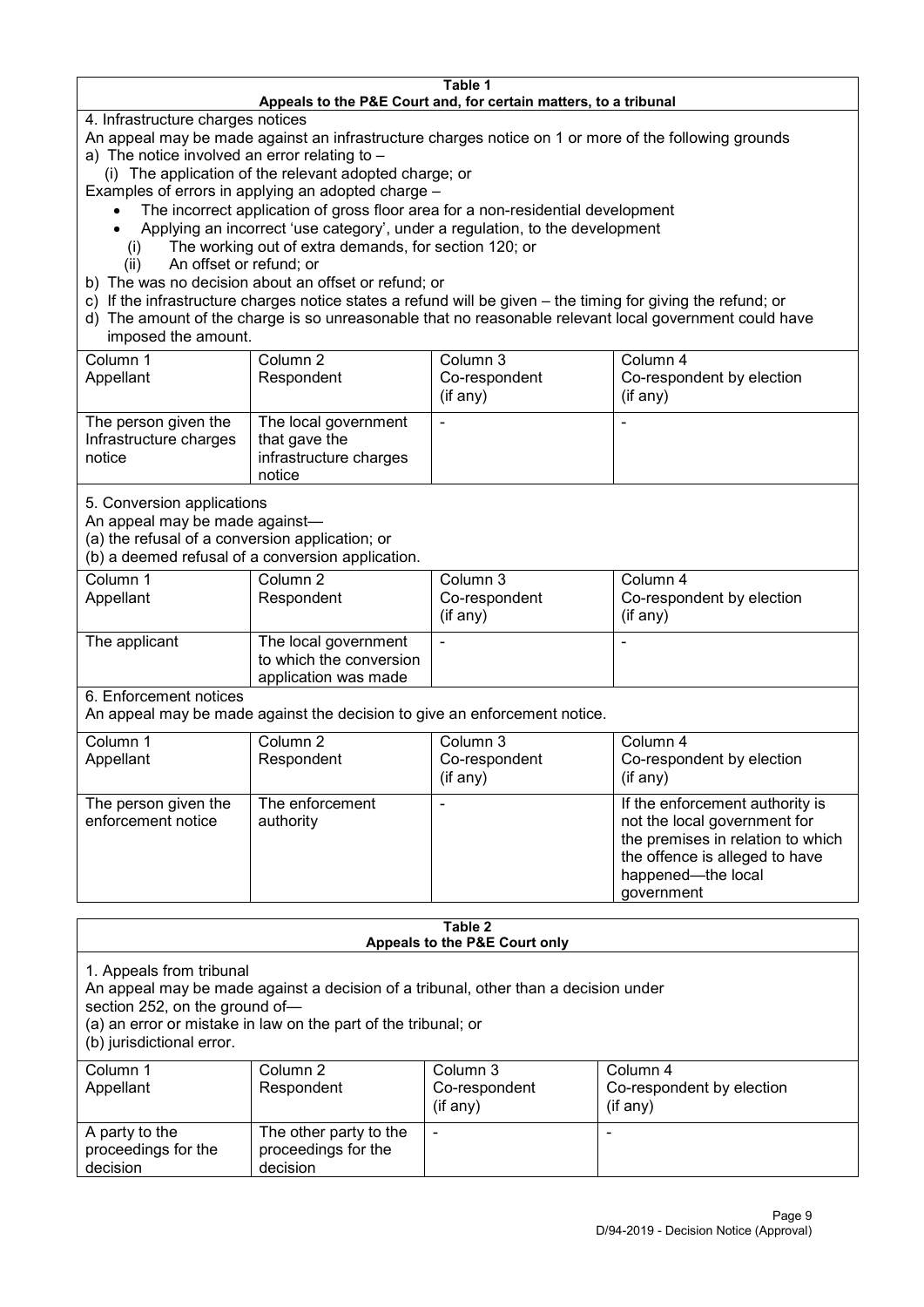#### **Table 2 Appeals to the P&E Court only**

2. Eligible submitter appeals

An appeal may be made against the decision to give a development approval, or an approval for a change application, to the extent that the decision relates to—

(a) any part of the development application for the development approval that required impact assessment; or (b) a variation request.

| Column 1<br>Appellant                                                                                                                                                                        | Column 2<br>Respondent                                                                                                     | Column 3<br>Co-respondent<br>(if any)                                                                                   | Column 4<br>Co-respondent by election<br>(if any)    |
|----------------------------------------------------------------------------------------------------------------------------------------------------------------------------------------------|----------------------------------------------------------------------------------------------------------------------------|-------------------------------------------------------------------------------------------------------------------------|------------------------------------------------------|
| 1 For a development<br>application-an<br>eligible submitter for<br>the development<br>application<br>2 For a change<br>application-an<br>eligible submitter for<br>the change<br>application | 1 For a development<br>application-the<br>assessment<br>manager<br>2 For a change<br>application-the<br>responsible entity | 1 The applicant<br>2 If the appeal is<br>about a concurrence<br>agency's referral<br>response-the<br>concurrence agency | Another eligible<br>submitter for the<br>application |
| 2. Eligible cubmitter and eligible advice agency appeals                                                                                                                                     |                                                                                                                            |                                                                                                                         |                                                      |

3. Eligible submitter and eligible advice agency appeals

An appeal may be made against a provision of a development approval, or failure to

include a provision in the development approval, to the extent the matter relates to—

(a) any part of the development application or the change application, for the development approval, that required impact assessment; or

(b) a variation request.

| Column 1<br>Appellant                                                                                                                                                                                                                                                                         | Column 2<br>Respondent                                                                                                     | Column 3<br>Co-respondent<br>(if any)                                                                                   | Column 4<br>Co-respondent by election<br>(if any) |
|-----------------------------------------------------------------------------------------------------------------------------------------------------------------------------------------------------------------------------------------------------------------------------------------------|----------------------------------------------------------------------------------------------------------------------------|-------------------------------------------------------------------------------------------------------------------------|---------------------------------------------------|
| 1 For a development<br>application-an<br>eligible submitter for<br>the development<br>application<br>2 For a change<br>application-an<br>eligible submitter for<br>the change<br>application<br>3 An eligible advice<br>agency for the<br>development<br>application or<br>change application | 1 For a development<br>application-the<br>assessment<br>manager<br>2 For a change<br>application-the<br>responsible entity | 1 The applicant<br>2 If the appeal is<br>about a concurrence<br>agency's referral<br>response-the<br>concurrence agency | Another eligible submitter for the<br>application |
| 4. Compensation claims<br>An appeal may be made against-<br>(a) a decision under section 32 about a compensation claim; or<br>(b) a decision under section 265 about a claim for compensation; or<br>(c) a deemed refusal of a claim under paragraph (a) or (b).                              |                                                                                                                            |                                                                                                                         |                                                   |
| Column 1<br>Appellant                                                                                                                                                                                                                                                                         | Column 2<br>Respondent                                                                                                     | Column 3<br>Co-respondent<br>(if any)                                                                                   | Column 4<br>Co-respondent by election<br>(if any) |
| A person dissatisfied<br>with the decision                                                                                                                                                                                                                                                    | The local<br>government to which<br>the claim was made                                                                     |                                                                                                                         | $\blacksquare$                                    |
| 5. Registered premises                                                                                                                                                                                                                                                                        |                                                                                                                            |                                                                                                                         |                                                   |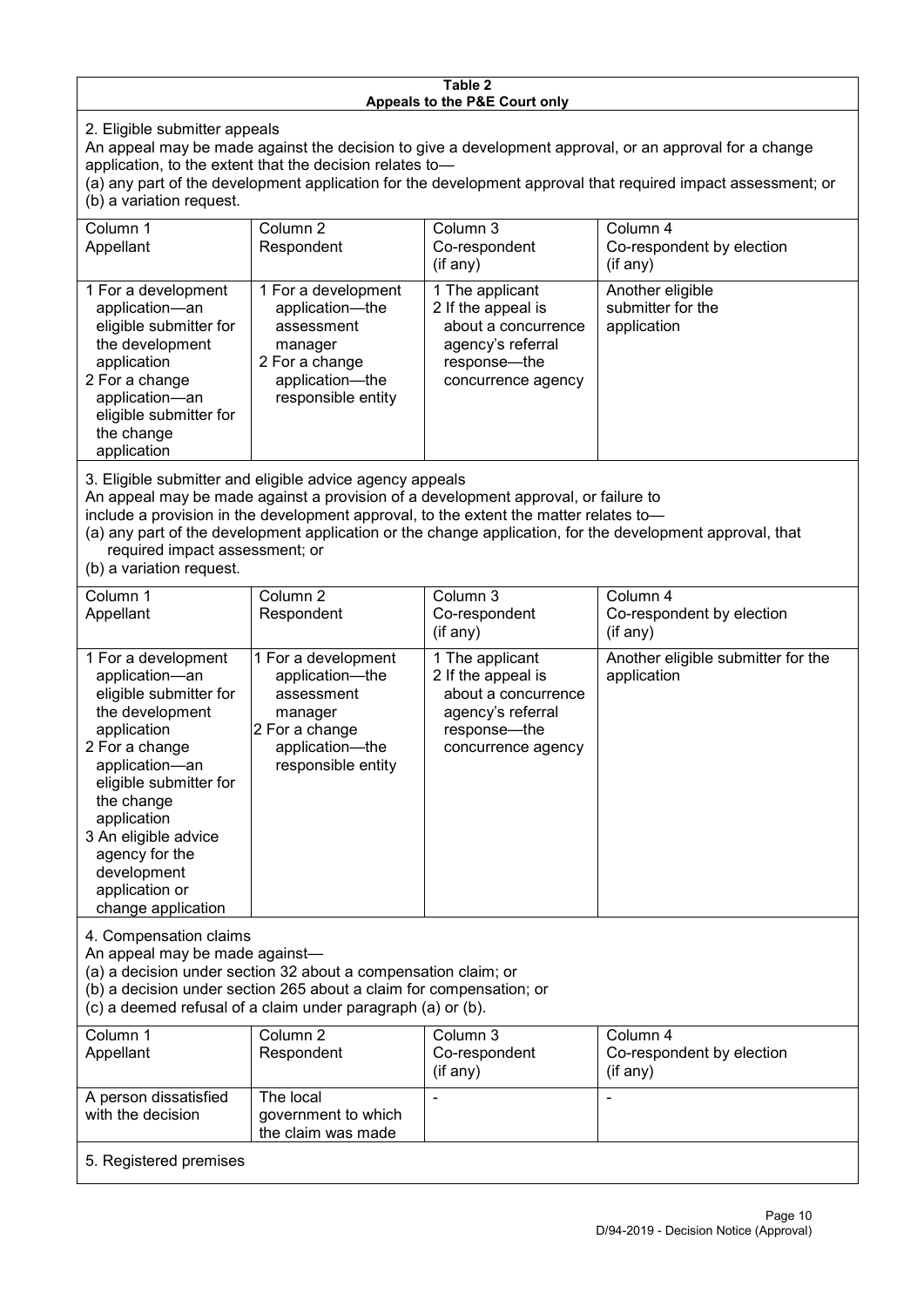| Table 2<br>Appeals to the P&E Court only                                                                                                                                                                                                                                                             |                                                                                                                                                                                                                                                                                  |                                         |                                                                                                                                                                             |  |  |
|------------------------------------------------------------------------------------------------------------------------------------------------------------------------------------------------------------------------------------------------------------------------------------------------------|----------------------------------------------------------------------------------------------------------------------------------------------------------------------------------------------------------------------------------------------------------------------------------|-----------------------------------------|-----------------------------------------------------------------------------------------------------------------------------------------------------------------------------|--|--|
| An appeal may be made against a decision of the Minister under chapter 7, part 4.                                                                                                                                                                                                                    |                                                                                                                                                                                                                                                                                  |                                         |                                                                                                                                                                             |  |  |
| Column 1<br>Appellant                                                                                                                                                                                                                                                                                | Column <sub>2</sub><br>Respondent                                                                                                                                                                                                                                                | Column 3<br>Co-respondent<br>(if any)   | Column 4<br>Co-respondent by election<br>(if any)                                                                                                                           |  |  |
| 1 A person given a<br>decision notice about<br>the decision<br>2 If the decision is to<br>register premises or<br>renew the<br>registration of<br>premises-an owner<br>or occupier of<br>premises in the<br>affected area for the<br>registered premises<br>who is dissatisfied<br>with the decision | The Minister                                                                                                                                                                                                                                                                     |                                         | If an owner or occupier starts the<br>appeal - the owner of the<br>registered premises                                                                                      |  |  |
| 6. Local laws<br>development; or                                                                                                                                                                                                                                                                     | An appeal may be made against a decision of a local government, or conditions applied,<br>under a local law about-<br>(a) the use of premises, other than a use that is the natural and ordinary consequence of prohibited<br>(b) the erection of a building or other structure. |                                         |                                                                                                                                                                             |  |  |
| Column 1<br>Appellant                                                                                                                                                                                                                                                                                | Column <sub>2</sub><br>Respondent                                                                                                                                                                                                                                                | Column 3<br>Co-respondent<br>(if any)   | Column 4<br>Co-respondent by election<br>(if any)                                                                                                                           |  |  |
| A person who-<br>(a) applied for the<br>decision; and<br>(b) is dissatisfied with<br>the decision or<br>conditions.                                                                                                                                                                                  | The local government                                                                                                                                                                                                                                                             |                                         | ٠                                                                                                                                                                           |  |  |
|                                                                                                                                                                                                                                                                                                      |                                                                                                                                                                                                                                                                                  | Table 3<br>Appeals to the tribunal only |                                                                                                                                                                             |  |  |
| 1. Building advisory agency appeals<br>An appeal may be made against giving a development approval for building work to the extent the building<br>work required code assessment against the building assessment provisions.                                                                         |                                                                                                                                                                                                                                                                                  |                                         |                                                                                                                                                                             |  |  |
| Column 1<br>Appellant                                                                                                                                                                                                                                                                                | Column <sub>2</sub><br>Respondent                                                                                                                                                                                                                                                | Column 3<br>Co-respondent<br>(if any)   | Column 4<br>Co-respondent by election<br>(if any)                                                                                                                           |  |  |
| A building advisory<br>agency for the<br>development application<br>related to the approval                                                                                                                                                                                                          | The assessment<br>manager                                                                                                                                                                                                                                                        | The applicant                           | 1 A concurrence agency for the<br>development application<br>related to the approval<br>2 A private certifier for the<br>development application<br>related to the approval |  |  |
| 3. Certain decisions under the Building Act and the Plumbing and Drainage Act<br>An appeal may be made against a decision under-<br>(a) the Building Act, other than a decision made by the Queensland Building and Construction Commission; or<br>(b) the Plumbing and Drainage Act, part 4 or 5.   |                                                                                                                                                                                                                                                                                  |                                         |                                                                                                                                                                             |  |  |
| Column 1<br>Appellant                                                                                                                                                                                                                                                                                | Column <sub>2</sub><br>Respondent                                                                                                                                                                                                                                                | Column 3<br>Co-respondent<br>(if any)   | Column 4<br>Co-respondent by election<br>(if any)                                                                                                                           |  |  |